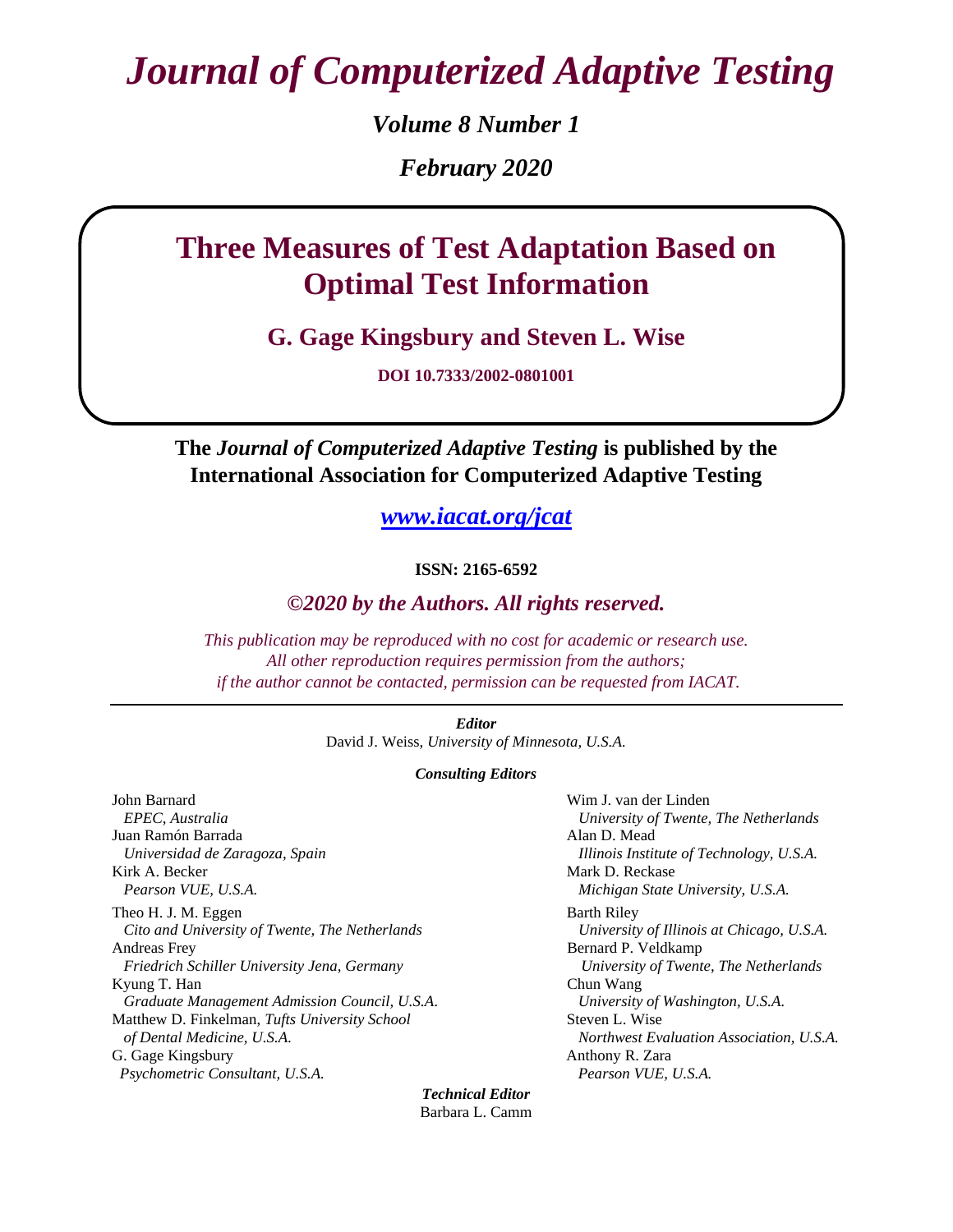International Association for **Computerized Adaptive Testing** 

Advancing the Science and Practice of Human Assessment

*Journal of Computerized Adaptive Testing*

*Volume 8, Number 1, January 2020* DOI 10.7333/2002-0801001 ISSN 2165-6592

# **Three Measures of Test Adaptation Based on Optimal Test Information**

# **G. Gage Kingsbury**

*Psychometric Consultant*

**Steven L. Wise**

*NWEA*

This study extends the work of Reckase, Zu, and Kim (2019) by introducing three new measures of test adaptation. These measures are based on the amount of information that the test provides to individual examinees and are designed to provide theoretical, engineering, and operational views of the amount of adaptation that a particular test provides. The three measures are applied to simulations of adaptive, multistage, and fixedform tests to describe how the measures could be used in an operational setting to identify difficulties with adaptation and to suggest processes for improving adaptivity.

*Keywords: adaptive testing, adaptivity, test information, constrained testing*

Computerized adaptive tests (CATs; Weiss, 1973) are commonly used in many fields, including educational assessment (Weiss & Kingsbury, 1984), placement testing (Sands, Waters, & McBride, 1997), and licensure testing (Zara, 1992). The purpose of an adaptive test is to provide efficient measurement by selecting items that are highly informative for each examinee from a bank of items with known characteristics. Such efficient accumulation of psychometric information results in more precise estimation of an examinee's trait level than could be obtained using a traditional fixed-item test of similar length.

The basic ideas underlying a CAT are relatively straightforward. From item response theory (IRT; Lord & Novick, 1968), it is known that items provide differing amounts of psychometric information across the trait scale, depending on their characteristics. Once a set of items is calibrated to a common measurement scale, the amount of information each item provides at each trait value can be calculated. An item provides maximum information at or near the item's estimated difficulty parameter value.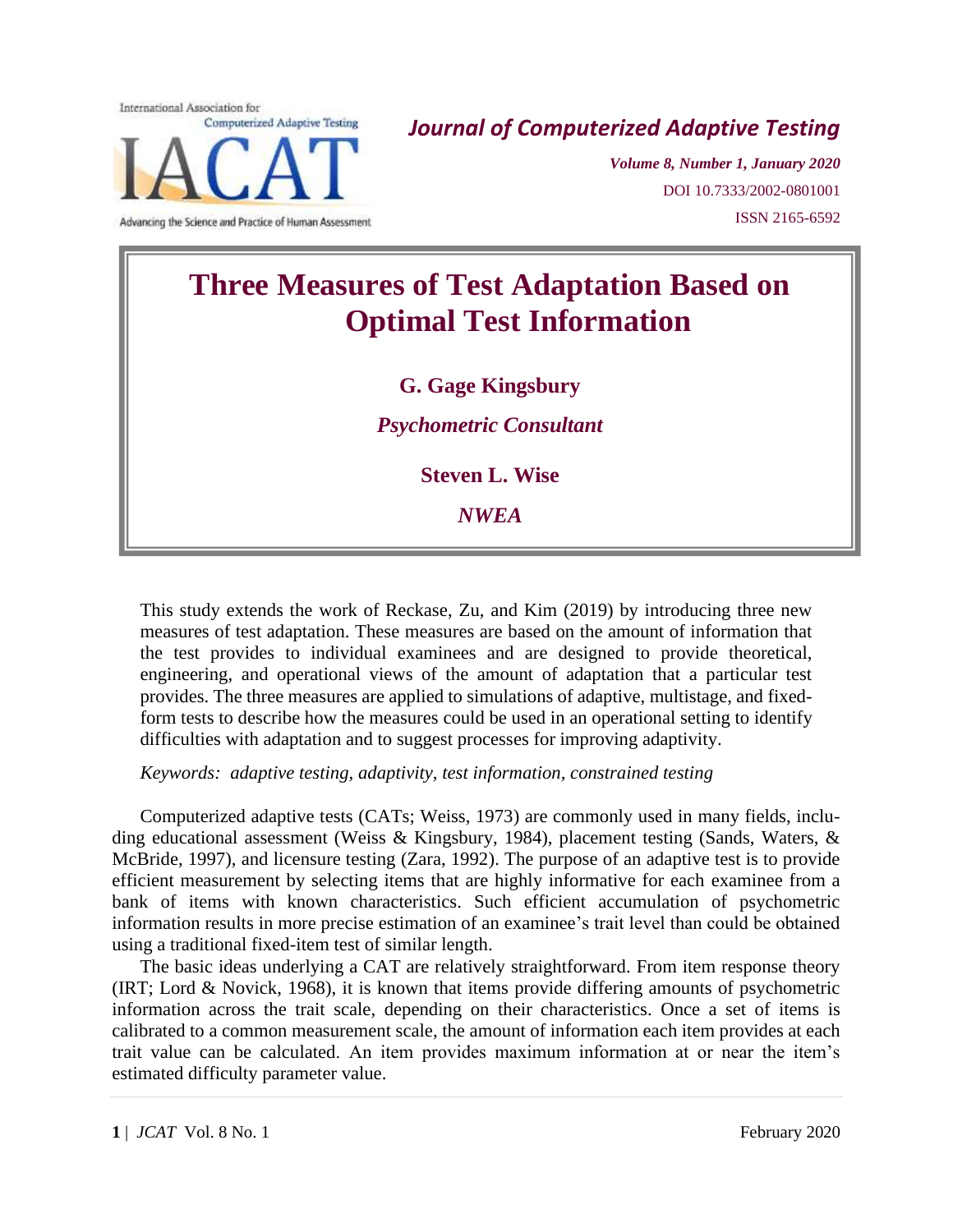This implies that the most precise measurement can be obtained for a given examinee by selecting and administering from the item bank only items whose difficulties are well matched to the examinee's trait value. Of course, because an examinee's trait value is unknown prior to taking the test, the CAT must periodically calculate a provisional trait level estimate based on the examinee's responses to items administered earlier in the test session, and then select items based on this provisional estimate. In this fashion, a CAT "learns" where to target item difficulty and thereby attain efficient measurement. Thus, a CAT is designed to recursively refine its estimate of where an examinee is on the trait scale and focus item difficulty accordingly.

Applying the basic CAT ideas to an operational testing context brings with it a variety of practical constraints (Wise & Kingsbury, 2000) that are required to conform to the needs of the testing situation. These practical constraints can cause the test that is administered to a particular examinee to vary noticeably from the most efficient measurement possible. The extent to which a particular CAT design influences the efficiency of the measurement should be considered during the initial design of the test, during its subsequent implementation, and during its ongoing use as an operational test. As many factors influence the capability of a CAT to provide precise measurement for an individual, it is useful to define test adaptation as follows:

#### *Test adaptation can be defined as the extent to which a test can provide examinees with an informative test, given the constraints imposed by the item bank and the test blueprint.*

The purpose of this paper is to discuss how constraints influence adaptation and to investigate three indices for quantifying a CAT's adaptation. These indices are designed for use in investigating theoretical test adaptivity, improving the engineering of test adaptivity, and identifying the operational test adaptivity of a CAT in use. This paper also considers the use of the indices with subgroups of examinees. First, the paper explicates some of the factors influencing test adaptivity. Second, it introduces the three new indices of adaptivity and compares them to current adaptivity measures. It also describes their potential for theoretical examination of adaptivity, engineering of better adaptivity, and operational adaptivity. Finally, it compares the characteristics of these indices using data from an operational CAT and discusses their potential utility.

# **Factors Affecting Adaptation**

There are a variety of factors that influence a CAT's ability to adapt. Some of these factors are present in all types of CATs, while others are sometimes present depending on the needs of the testing program. Some of the primary factors influencing adaptation in a CAT are the following:

- 1. **Characteristics of the item bank.** In practice, there will always be limitations to item banks, which can vary widely in the degree to which they allow a CAT to adapt. This is largely a function of item bank size, but even very large banks can be deficient if they have few items providing information for a portion of the measurement scale.
- 2. **Item selection strategy.** The degree of adaptation can be influenced by **i**tem selection factors such as (1) which item parameters are used in selection, (2) whether Bayesian or maximum information selection methods are used, and (3) if there are limits on how much item difficulty can change from one item to the next. An especially important issue is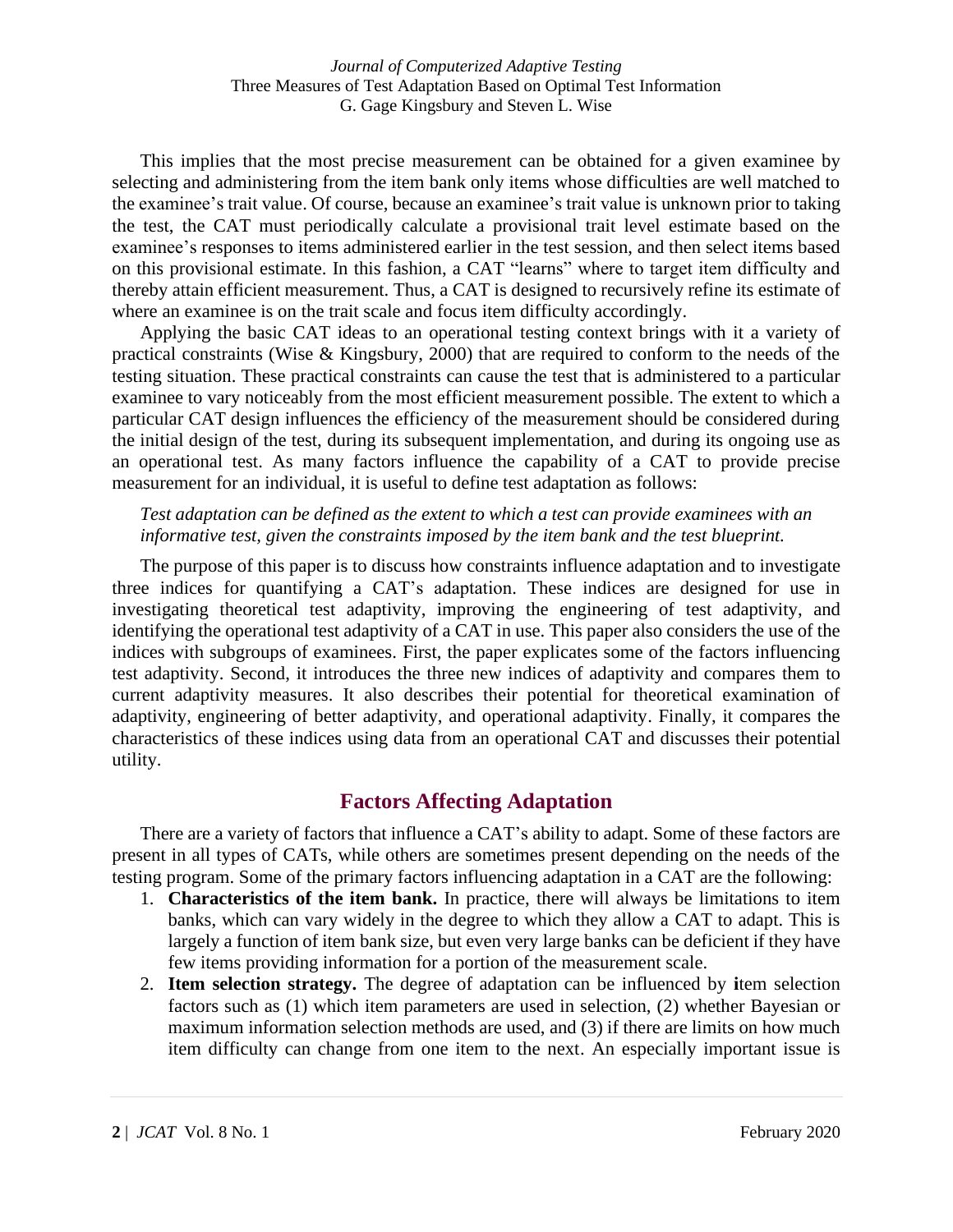whether the CAT is item adaptive, cluster adaptive (Wainer  $\&$  Kiely, 1987), or staged adaptive (Melican, Breithaupt, & Zhang, 2009).

- 3. **Test length.** Test length is critical to adaptation. A test that is too short might not have time to adapt to an individual's performance, while a test that is too long might exhaust the appro-priate items in the item bank.
- 4. **Content constraints.** In practice, there are frequently content constraints imposed that limit item selection. For example, a test blueprint might specify that 20% of the items must be drawn from each of five content categories. The CAT can satisfy this constraint by using any number of approaches (Kingsbury & Zara, 1991; van der Linden, 2007). The approach chosen, interacting with the characteristics of the item bank, will influence adaptation.
- 5. **Item exposure controls.** Exposure control procedures that can prevent items from being used too often (Hetter & Sympson, 1997) can also reduce the number and characteristics of the items in the item bank that are actually available for administration, which could in turn diminish adaptation.
- 6. **Item enemy avoidance.** Pairs of items that are too similar or that give clues to each other's answers are called item enemies, and some CATs avoid administering both items in the pair. As with item exposure controls, item enemy avoidance effectively decreases the size of the item bank, which could also diminish adaptation.
- 7. **Grade- or age-level constraints.** In K–12 achievement testing, CATs might be used across multiple grades, requiring item constraints by grade level for policy or instructional reasons. The imposition of such grade- or age-level constraints can decrease a CAT's ability to adapt by once again reducing the nominal size of the item bank, particularly for the highest and lowest performers in a grade.

# **Quantifying Adaptation**

Each of the constraints described above has the potential to reduce a CAT's ability to adapt to examinees. Given the variability in the ways that CATs can be designed and implemented, it is useful to have a metric for assessing the degree of adaptation associated with a particular CAT.

There are at least two advantages associated with having such a metric. First, the metric could provide a more accurate view of the degree to which a particular CAT design with its unique constraints truly improves measurement efficiency over a fixed-item test. Second, it could help test developers better understand the benefits or costs that would result from a particular change to the CAT design.

# **Current Approaches**

There are several existing approaches to quantifying the adaptive nature of a CAT. Reckase, Ju, and Kim (2019) proposed three adaptation indices based on the variance of the difficulty (*b*) parameters of administered items:

1.  $r(\bar{b}_j, \hat{\theta}_j)$  The correlation between the examinee's final trait level estimate and the mean difficulty of the items the examinee was administered, across examinees.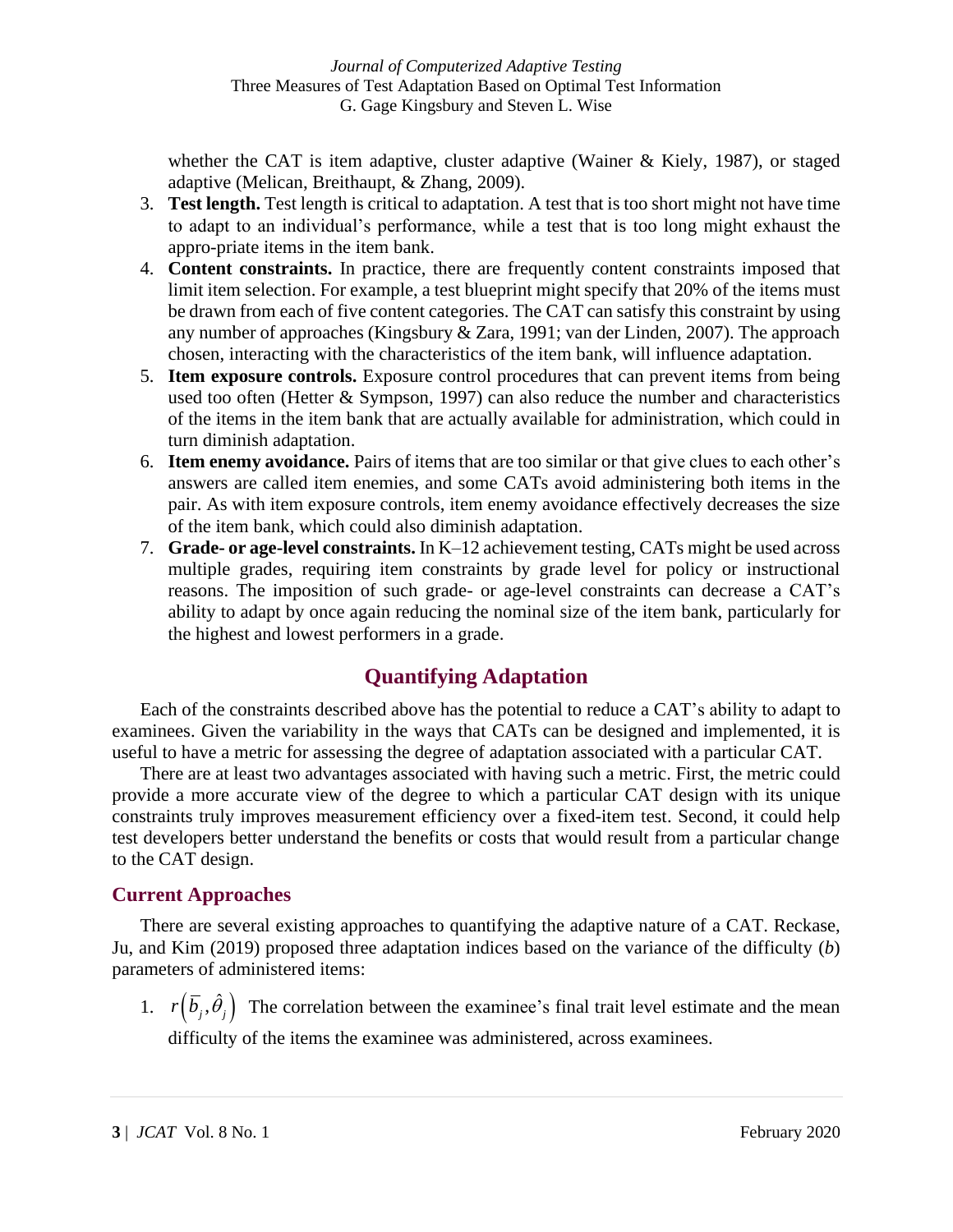- 2.  $s(\bar{b}_j)/s(\hat{\theta}_j)$ . The ratio of the standard deviation (SD) of the average item difficulties administered to an examinee and the SD of the final trait level estimates, across examinees.
- administered to an examinee and the SD of the final trait level estimates, across examinees.<br>3.  $\left[ s^2(b) \text{pooled } s^2(b_j) \right] / s^2(b)$  The proportion reduction of variance (PRV) from the variance of item difficulty estimates in the item bank to the items administered to an examinee, across examinees.

In their initial study, Reckase et al. (2018) showed the utility of these indices in identifying and comparing the adaptivity of different approaches to item exposure control in simulated and operational CATs. Reckase's indices are useful for identifying the degree of adaptivity in a test or set of tests. This is consistent with the reason for their development, which was to show the difference in adaptivity for different test designs. Taken together, the three indices developed by Reckase and his co-authors do an excellent job of this, as "they provide objective information about the matching of the item selection to the level of performance for everyone taking the test" (Reckase et al., 2019).

At the same time, Reckase's (2019) indices do not facilitate the following three useful functions related to adaptivity:

- 1. Identifying the theoretical limits of adaptivity for a CAT and comparing an existing test to this theoretically optimal test.
- 2. Identifying how the engineering characteristics of a CAT influence its adaptivity for all examinees and for subgroups.
- 3. Identifying the adaptivity of an operational CAT, including its adaptivity for subgroups of the population.

Using Reckase's original indices (Reckase et al., 2018), it would be difficult to use a difference in correlations or a ratio of variances to accomplish these three functions, which would probably be the next issues facing a test developer who found differences in the adaptivity of test designs. In order to facilitate these functions, this study introduces three new indices of adaptivity and describes how they can be used in the development, maintenance, and improvement of a CAT. These three indices—the Theoretical Optimal Information index (TOI), the Engineering Optimal Information index (EOI), and the Operational Optimal Information index (OOI)—are designed to answer specific questions concerning test adaptivity and should improve the robustness of available indicators.

Throughout this study, item information was calculated using Birnbaum's formula (Lord  $\&$ Novick, 1968):

$$
I(\theta) = p'(\theta)^2 / p(\theta)q(\theta),
$$
\n(1)

where  $\theta$  is the true trait level of the examinee;  $p'(\theta)$  is the first derivative of the item response function evaluated at  $\theta$ ;  $p$  is the probability of a correct response as a function of the trait level; and *q* is the probability of an incorrect response as a function of the trait level.

Test information was calculated as the sum of the item information values from all items in a test given to a particular examinee. For some IRT models, an alternative value of information is the response pattern information function (Samejima, 1969); but since the two formulations are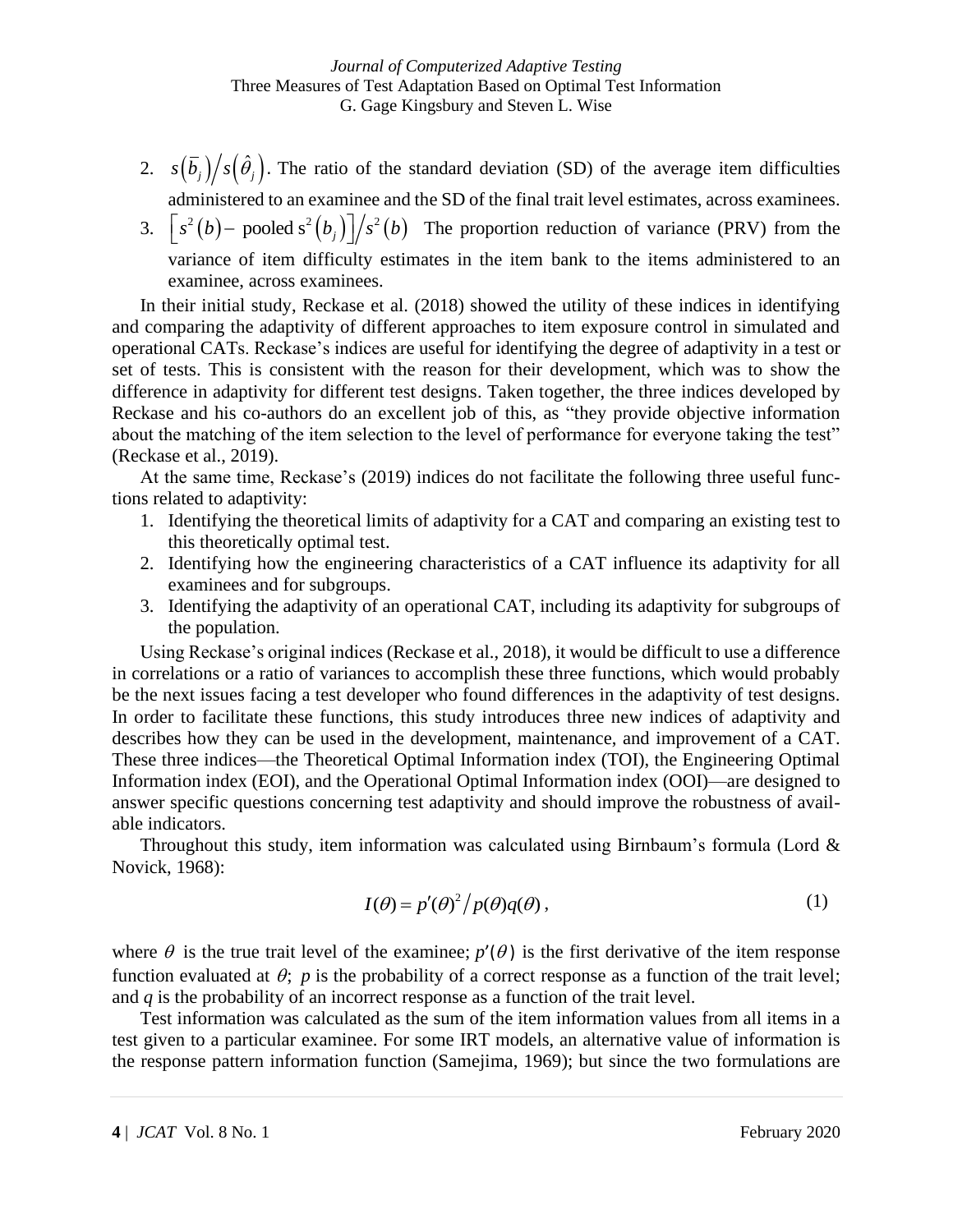equivalent for the one-parameter logistic (1PL) model used in this study, the Birnbaum formulation was used here.

Note that Birnbaum's formulation requires knowledge of the true trait level for evaluation; but as the true trait level is unknown in practice, this formula is commonly evaluated using the provisional trait level  $(\hat{\theta})$  based on items administered up to that point during a CAT. Therefore, to determine the "optimal" information values for this study, the true value of  $\theta$  or the estimated value of  $\theta$  can be used in association with an existing item bank (with known item parameter estimates) or a perfect item bank (with all item parameter values available). These varying methods for evaluating optimal test information lead to the measures of adaptation discussed below.

# **The Theoretical Optimal Information Index (TOI)**

*TOI examines how well the test information observed at the final estimated compares to the information obtained at the final estimated from a theoretical test consisting of items equal in difficulty to the true*  $\theta$  *level.* 

The TOI index identifies the percentage of test information that a CAT provides for a group of examinees, given the maximum amount of information that could be obtained at each examinee's true trait level. For this index, imagine that each examinee is administered a set of items with item difficulty equal to their true trait level. The particular responses that the examinee gives will cause the final trait level estimate to differ from the true trait level somewhat. TOI uses the information observed at the final trait level estimate based on the information available in a theoretically perfect test administering items at the true trait level.

This index is theoretical in two ways. It assumes that a set of items exists that perfectly match each examinee's trait level, and it assumes that these items are chosen and administered to each examinee. Since the true trait level is unknown, and the perfect item bank does not exist, this is only a theoretical maximum. However, it can serve as a useful measure of the adaptive nature of any particular test design in the context of a simulation study.

It should be noted that the index is designed for use with the 1PL IRT model, which constrains the maximum amount of information that could be obtained from any particular item to a known value. For the 1PL model, the response to a dichotomously scored item will provide a given amount of information with a fixed maximum. The specific numerical values will depend on the measurement scale chosen for use.

For example, if the scale used has a mean of 0.0 and an SD of 1.0, the maximum information available from a single item is 0.25. That is the measurement scale used in this study. The use of TOI with other IRT models would require the measurement practitioner to make assumptions about an item's maximum information by specifying additional parameter values (e.g., discrimination, lower asymptote) corresponding to "typical" or "high quality" items. TOI can be calculated as

$$
TOI = 100 \times \frac{\sum_{j=1}^{J} (IA_j / IM_j)}{J},
$$
\n(2)

where IA*<sup>j</sup>* is the actual test information observed for examinee *j* at their final trait level estimate, IM<sub>i</sub> is the amount of information provided at the final trait level estimate by a set of items with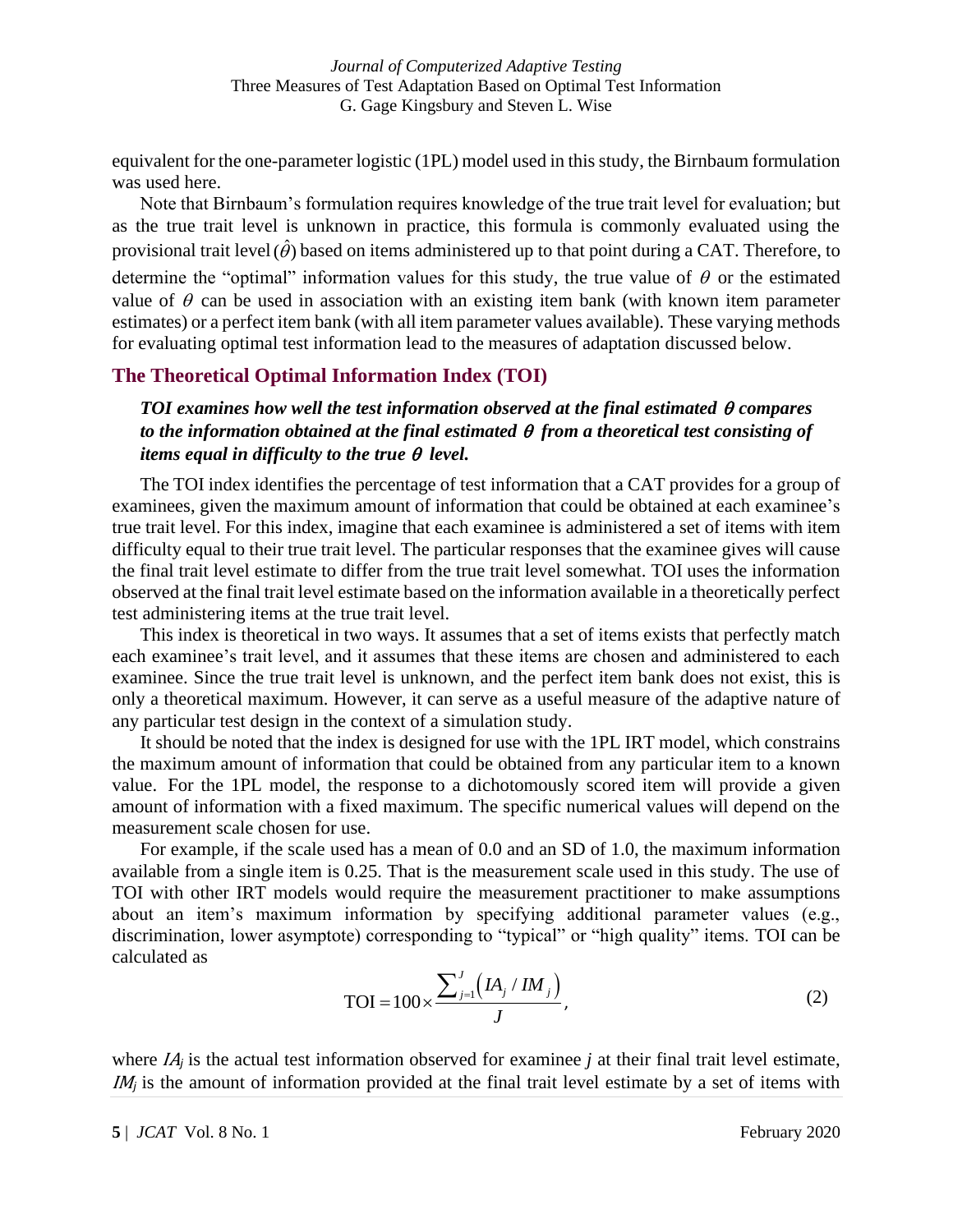difficulty equal to the true trait level, and *J* is the number of examinees in the sample.

It should be noted that TOI can take on values greater than 100 for small groups of examinees. This occurs when the final trait level estimate differs noticeably from the true trait level. These high values indicate that the test is adapting well to observed responses, but those observed responses differ somewhat from expectation.

#### **Uses of the TOI Index**

A CAT is designed to choose the items administered based on an examinee's performance during the CAT. It is done, however, with the intent of estimating the examinee's true standing on the trait. Therefore, the TOI index is designed to answer questions concerning how well the CAT adapts to the true trait levels of a group of examinees. Values of TOI below 100 indicate that the test is providing less information at the final trait level estimates than would be obtained from a test made up of items at the true trait levels. This index could be used to answer questions concerning the quality of the adaptation relative to the true characteristics of the group of examinees. Thus, if the CAT results in a TOI value that is close to 100, it would indicate that the test is adapting well to the true trait level of the group of examinees, even if this performance deviates from the true trait levels. For instances in which the index exceeds 100, it might indicate that the test is adapting well to the estimated trait levels but that the estimated trait levels are not close to the actual trait levels. The TOI index can be used to answer questions such as the following:

- 1. How close does the current test design, with the current item bank and required constraints, come to the best adaptivity possible?
- 2. How good is the adaptivity of the current test for the subpopulations of examinees that it is designed to measure, compared to the best possible measure?

Because TOI requires knowledge of each examinee's true  $\theta$  level, it can only be used in simulation. It is designed for use in the developmental stage of a CAT, when the item bank and test constraints can still be modified.

It should be noted that TOI can be calculated for a full group of simulated examinees, a subgroup with a different overall distribution of trait levels, or even for a single simulated examinee. This is also true for the other two indices to be introduced below. Although the results from a single examinee might not say much about the nature of adaptivity of a test design, patterns of change in the index calculated at the examinee level and observed as a function of the true trait level might be quite useful. This is explained in more detail below.

# **The Engineering Optimal Information Index (EOI)**

## *EOI examines how well the test information observed at the final estimated compares to the information obtained from a theoretical test consisting of items equal in difficulty to the final estimated*  $\theta$  *level.*

EOI calculates the percentage of the maximum information at the final trait level estimate that is actually obtained by the test administered (rather than the true trait level, which is used for the TOI index). This index assumes a perfect item bank and administration of items with difficulty equal to the final trait estimate—a theoretical value that quantifies the most informative test that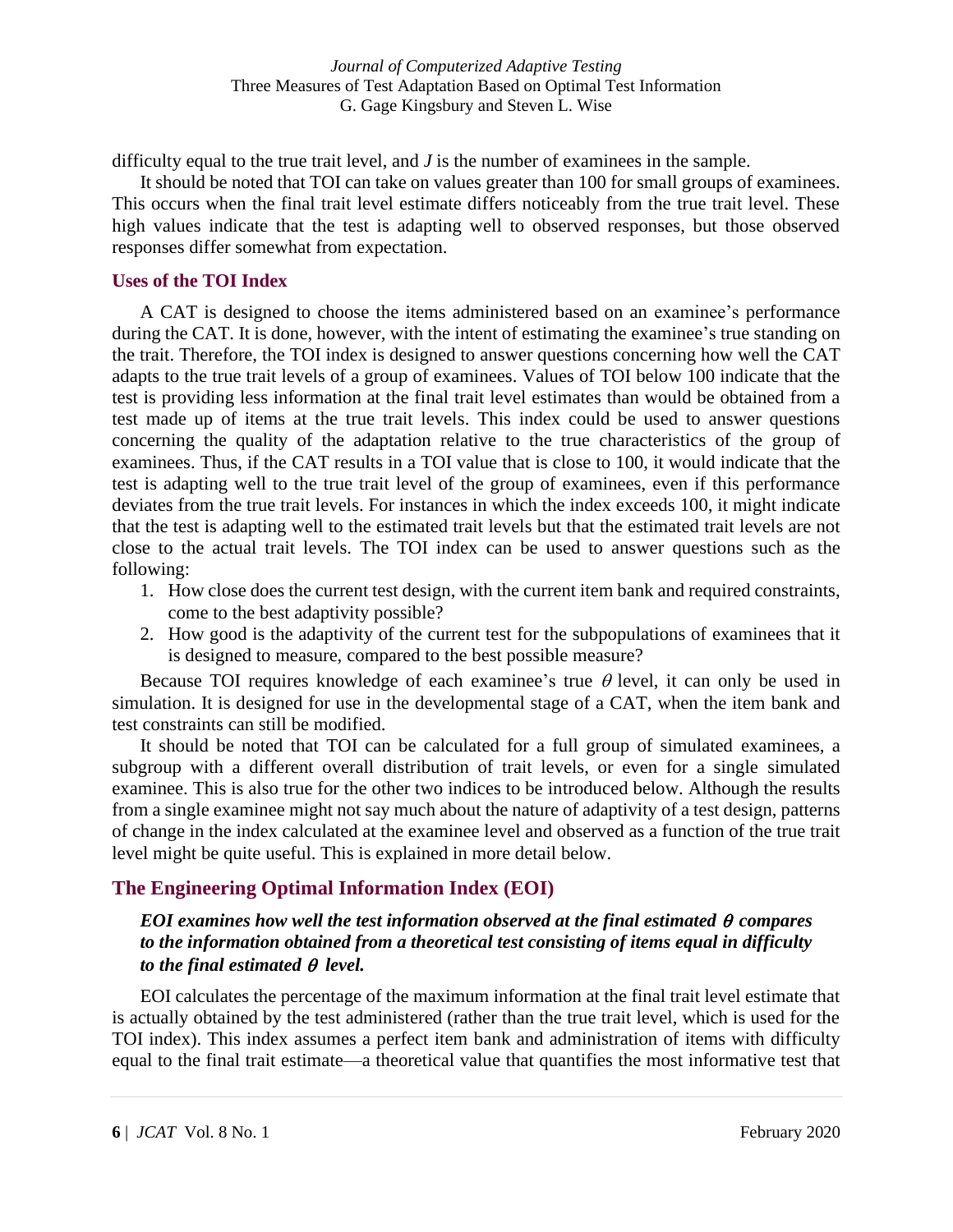could be administered, and compares it to the observed information value. The EOI index for the 1PL model can be computed as

EOI = 
$$
100 \times \frac{\sum_{j=1}^{J} (IA_j / 0.25K)}{J}
$$
, (3)

where K is the number of items administered to examinee *j*; 0.25 is the maximum information available from an item for the 1PL using a measurement scale with a mean of 0.0 and an SD of 1.0; and EOI has a maximum value of 100 for a small group or an individual. This value indicates that the test has administered the set of items that provides the most information at the final trait level estimate for each individual in the group.

#### **Uses of the EOI Index**

EOI is designed to provide information concerning how well the test administered maximizes the information obtained at the final trait levels by a group of examinees. For many examinees, the maximum information is not available due to deficiencies in the item bank, the constraints imposed on item selection, and the test design. The term "engineering" is used here to describe the potential for this index to be used to improve the characteristics of the adaptivity of the test by adjusting these factors.

The EOI index could help evaluate, for example, the benefits of doubling the item bank size or the costs of decreasing test length by 30%. It is important to consider, however, that the impact of a change will often vary across values of the trait scale. For instance, adding 100 difficult items to a bank might improve a CAT's adaptation for higher performing examinees, while having no impact on adaptation for lower performers.

As EOI can be calculated for an entire testing sample or for select subgroups of examinees, its variability suggests areas on the measurement scale in which the CAT is not measuring as well as it could. Therefore, EOI can provide clues to future engineering of the item bank and test administration approaches that will improve the test being administered. It can also be used to identify differential adaptivity for important subgroups of examinees. EOI can be used in simulation or with operational test data. It can be used to examine questions such as:

- 1. If the item bank or the item selection procedure were modified, how would this change the adaptivity of the test?
- 2. If the techniques to handle constraints or some of the constraints themselves were modified, how would this change the adaptivity of the test?

Because EOI does not require knowledge of an individual's true  $\theta$  levels, it can be used in simulation but might prove most useful with operational data from a test of interest. As most operational CAT programs seek to improve or evolve over time, EOI is designed to be used to improve a CAT from year to year. This can be particularly useful in settings that have samples of examinees with characteristics that change over time (for instance, certification tests with differing populations, depending on employment needs.)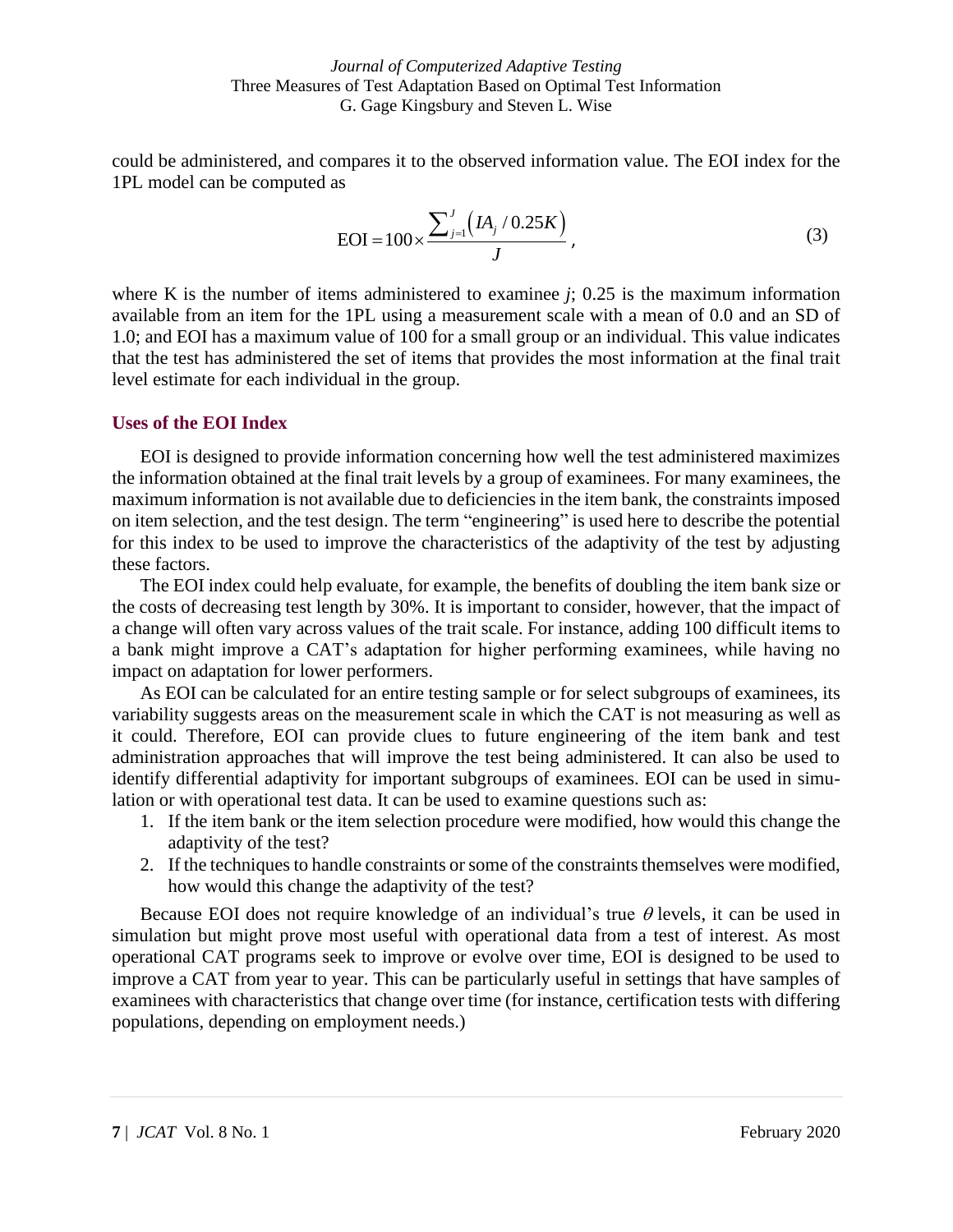## **The Operational Optimal Information Index (OOI)**

*OOI examines how well the test information observed at the final estimated compares to the information obtained at the final estimated from a test consisting of available items with difficulty closest to the true*  $\theta$  *level.* 

OOI calculates the information that the test administered provides at the examinee's final trait level estimate as a percentage of the information that would be provided at the final trait level estimates by administering a hypothetical test composed of the items in the bank that would provide the most information at the examinee's true trait level. This calculation assumes that only items in the item bank are available, and that the length of the test is the same for the hypothetical test and the actual test administered. The OOI index can be computed by assuming:

- 1. That the optimal amount of test information that can be obtained for an examinee from a given item bank is  $IO<sub>j</sub>$ , obtained by administering the most informative items for examinee *j* for the entire length of the test. Because this requires knowing the true trait level for the examinee, it is impossible to do with operational data but serves as a reasonable upper bound for any given item bank and test length.
- 2. That the test information observed for examinee  $j$  is  $IA<sub>i</sub>$ , as defined in Equation 1. This value will be influenced by the actual items chosen for the examinee. In turn, it will be influenced by the test length, the item selection procedure, and other factors not held constant by the test requirements and will yield the OOI index, which can be calculated as

$$
OOI = 100 \times \frac{\sum_{j=1}^{J} (IA_j/IO_j)}{J}.
$$
 (4)

It should be noted that OOI can take on values greater than 100 for small groups or individuals. As with TOI, this will occur when the final trait level estimate differs noticeably from the true trait level. These high values indicate that the test is adapting well to observed responses and that the best items available at the true trait level provide less information at the observed trait level estimate than those that were administered.

#### **Uses of the OOI Index**

The OOI index can be applied to the full group taking an assessment or subgroups conditional on ability level. It is designed to answer questions concerning test design, given an existing item bank and set of constraints. It can be used to identify relative areas of strength or weakness in the adaptation of the test, given the item bank that is available. It can also be used to consider changes in the item administration strategy or the various constraints on item selection. The OOI index might be used to address questions such as the following:

- 1. Which adaptive testing design will allow the test to provide the most adaptivity, given the item bank that is available and the constraints that are required?
- 2. How good is the adaptivity of the current test for the entire population of examinees that it is designed to measure, compared to what the item bank could provide?
- 3. How good is the adaptivity of the current test for important subgroups in the population of examinees that it is designed to measure, given the current item bank and constraints?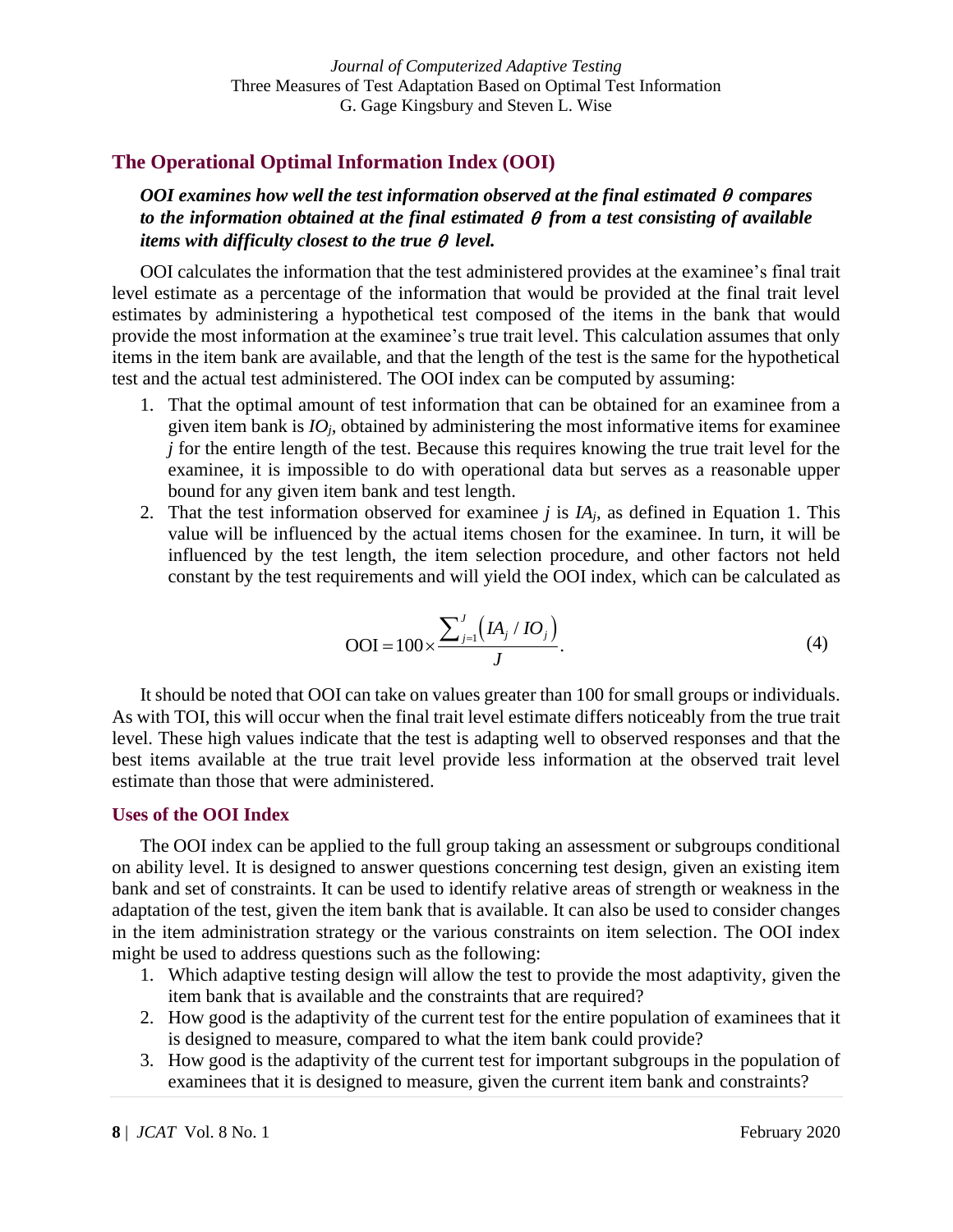Because OOI requires knowledge of each individual's true  $\theta$  level, it can only be used in simulation. It is designed to be used either in development or with operational tests to identify how well the test provides information compared to what might be obtained at the true trait level, given constraints and the existing item bank. The index is designed to give a snapshot of adaptivity that could be used in technical reports or other documentation.

#### **Empirical Evaluation**

This study compared the three new indices to the procedures developed by Reckase et al. (2018) in a simulation using a fixed-form test, multistage test (MST), and an item level CAT. The outcomes from the various procedures were considered in light of the types of questions that might be asked of a CAT program. As the new indices are designed to work with important subgroups of the testing population, this use was also examined with one of the indices.

The indices developed in this study can also serve as a tool for more precise engineering of adaptive tests. Different test types and test designs have specific costs in terms of adaptivity and test accuracy across the breadth of the testing population. The current study considered these types of costs and suggests approaches to better adaptive test engineering.

# **Methodology**

This study computed the three adaptation indices described above and those developed by Reckase et al. (2018) for a constant sample of 1,000 simulated examinees drawn from a normal (0,1) distribution. It computed all indices for the same simulated sample. Each index was computed for three different test types (a fixed-form test, an MST, and a fully adaptive test). Each test was drawn from a bank of 200 items calibrated to the 1PL IRT model with item difficulty drawn from a normal (0,1) distribution. All momentary achievement level estimates and final achievement level estimates were obtained using maximum-likelihood estimation.

#### **Fixed Form**

 The fixed-form test consisted of 45 items drawn systematically from the bank of 200 items. To choose the items for the test, the bank was ordered by item difficulty. Forty-five items were chosen by starting with the easiest item and selecting each fourth or fifth item to obtain a total of 45 items. This approach resulted in a test form with item difficulty distributed much like the entire item bank.

#### **Multistage (MST)**

The MST used in this study was a three-stage design with one subform in the first stage, two subforms in the second stage, and three subforms in the third stage. Each subform consisted of 15 unique items drawn systematically from the item bank. The subforms had characteristics as follows:

- 1. *Subform 1*. 15 items drawn from a difficulty range of −1.0 to 1.0. All examinees took this subform first.
- 2. *Subform 2*. 15 items drawn from a difficulty range of −1.5 to 0.0. Examinees with a trait level estimate less than 0.0 after the first subform took this subform second.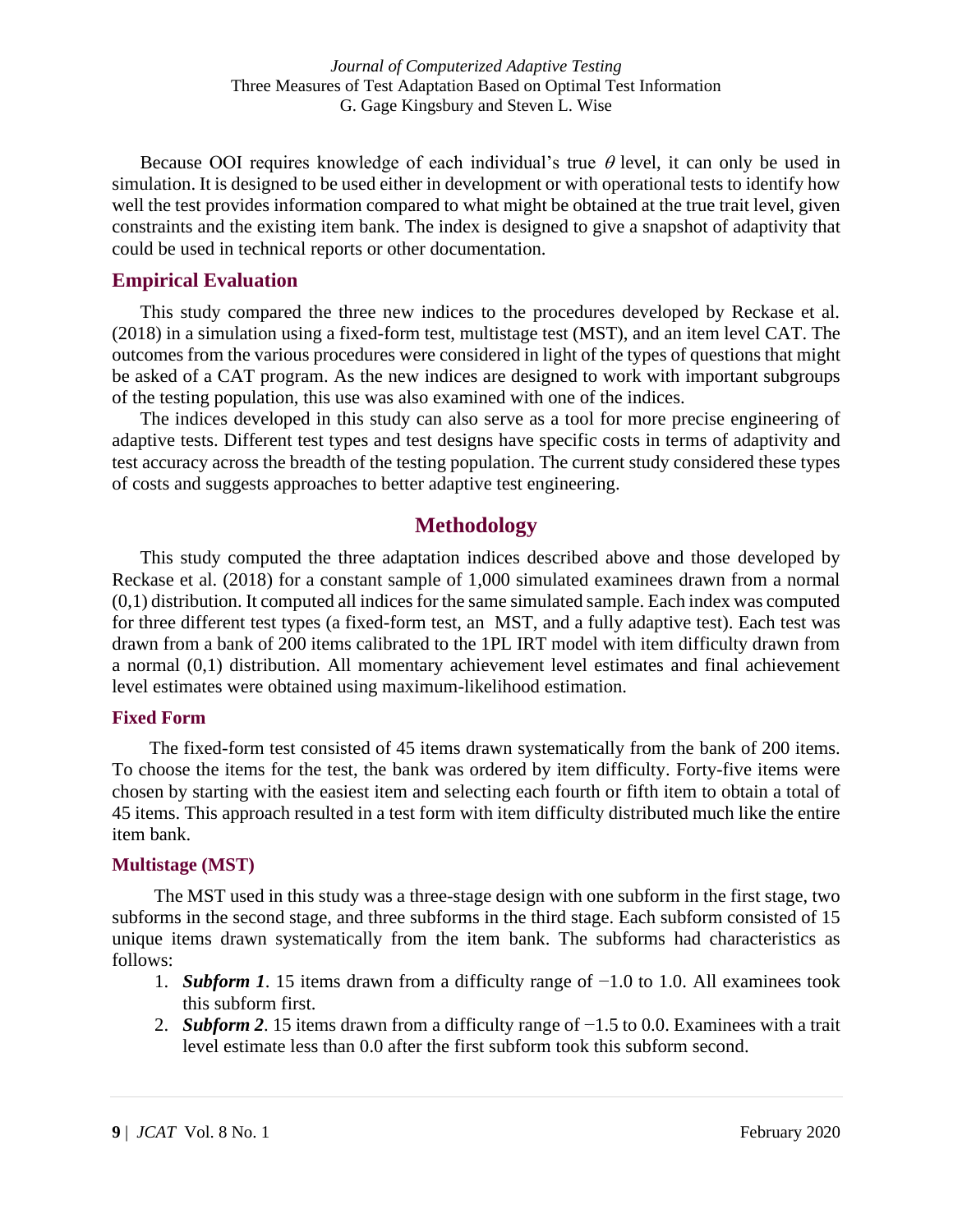- 3. *Subform 3*. 15 items drawn from a difficulty range of 0.0 to 1.5. Examinees with a trait level estimate greater than or equal to 0.0 after the first subform took this subform second.
- 4. *Subform 4*. 15 items drawn from a difficulty range of −3.0 to −1.0. Examinees with a trait level estimate less than  $-1.0$  after the first two subforms took this subform third.
- 5. *Subform 5.* 15 items drawn from a difficulty range of −1.0 to +1.0. Examinees with a trait level estimate greater than or equal to  $-1.0$  and less than 1.0 after the first two subforms took this subform third.
- 6. *Subform 6*. 15 items drawn from a difficulty range of 1.0 to 3.0. Examinees with a trait level estimate greater than or equal to 1.0 after the first two subforms took this subform third.

Therefore, as in the fixed-form test, each simulated examinee was administered a total of 45 unique items during the MST.

## **CAT**

Each examinee was administered 45 items during the CAT drawn from the bank of 200 items. After each item was administered, the examinee responses were scored using maximum-likelihood estimation, and the next item was chosen to maximize the item information at this momentary trait level. No exposure control was used for this study, and all items were treated as equivalent to the test blueprint. The first item administered assumed a trait level estimate of 0.0. Until the maximumlikelihood estimate was finite, a Bayesian modal estimate [N(0,1)] was used.

## **Results**

Table 1 provides the value of each of the adaptation indices for each test type. Each of the indices shows the same pattern of adaptation, with the fully adaptive test being the most adaptive, the fixed-form test being the least adaptive, and the MST being somewhere in between. These results are expected, and in line with results seen in Reckase et al. (2018).

**Table 1. Value of Each Adaptation Index** 

| for Each Test Type Across All Examinees       |            |                   |            |
|-----------------------------------------------|------------|-------------------|------------|
| Index                                         | <b>CAT</b> | <b>Fixed Form</b> | <b>MST</b> |
| $r\left(\overline{b}_j,\hat{\theta}_j\right)$ | 0.92       | 0.00              | 0.90       |
| $s(\bar{b}_j)/s(\hat{\theta}_j)$              | 0.81       | 0.00              | 0.43       |
| <b>PRV</b>                                    | 0.88       | 0.43              | 0.74       |
| <b>TOI</b>                                    | 94.99      | 76.74             | 87.41      |
| EOI                                           | 92.74      | 74.66             | 85.24      |
| OOI                                           | 98.27      | 79.11             | 90.32      |

Although the pattern seen in these results is consistent across all indices, the interpretation of the values is somewhat different. For instance, the correlation between item difficulty and the trait level  $r\big(\bar b_j^{},\hat\theta_j^{}\big)$  will always be 0.00 for a fixed-form test. However, if the item bank is no larger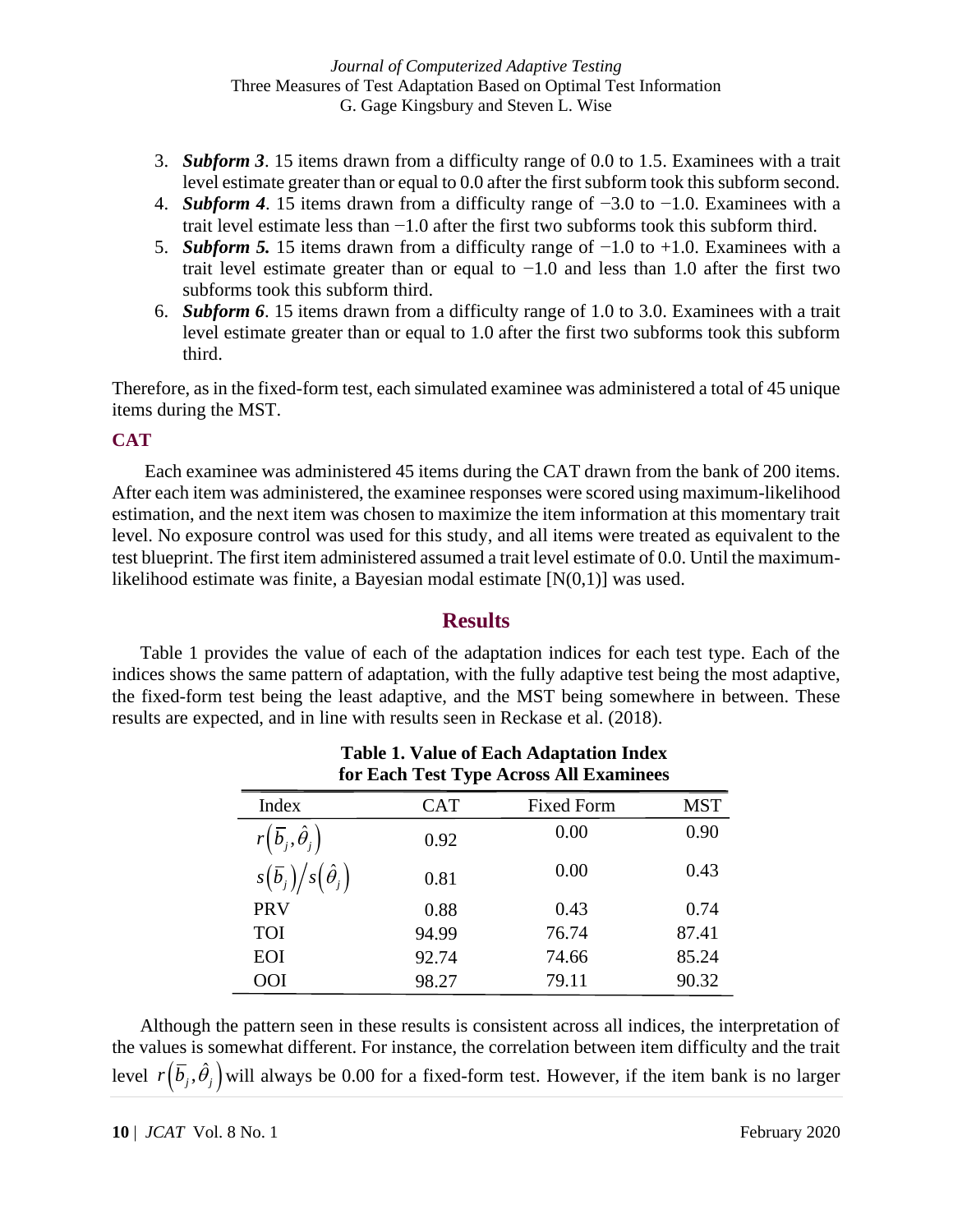than the fixed-form test, then using the fixed-form test will be the best that can be done given the size of the item bank. Clearly, the indices that emphasize variability in item difficulty,  $s(\bar{b}_i)/$ 

 $s(\hat{\theta}_j)$  and PRV, will not reflect whether the item selection makes best use of the available item bank. Although this might be a good measure of adaptivity, it might not reflect appropriate adaptivity, given the constraints that the item bank imposes.

Another aspect of interpretation that differs among the indices is their relationship with test design. Three of the indices— $(r(\bar{b}_j, \hat{\theta}_j), r(\bar{b}_j, \hat{\theta}_j), s(\bar{b}_j)/s(\hat{\theta}_j)$ —and PRV describe the order of adaptivity in the different tests quite well but do not point toward strategies that might be used to improve a particular test. For instance, it is not clear how increasing the test length or size od the item bank might influence these indices. The other three indices (TOI, EOI, and OOI) can give the developer guidance concerning the impact of specific changes on the adaptivity of the test.

Because the TOI index is designed to identify how well a test adapts to examinees compared to the best possible theoretical test, it can reflect how much damage is done by administering the fixed-form test or the MST rather than the CAT. From Table 1, it can be seen that 13% of the information would be lost by administering the MSTs and 23% of the information by administering the fixed-form test. This is useful information in situations in which some examinees need to take an alternate test form.

The EOI allows examination of test engineering questions. In this case, it might be asked how the MST could be modified to provide as much adaptivity as the CAT. Because the MST provided 7% less information than the CAT, it might be useful to examine the characteristics of an MST that was 7% longer than the CAT. This probably will not work perfectly, as the item bank will have been depleted by drawing the original tests; but as this index can be computed from simulated data, several alternative lengths could be tried. Although it is unlikely that the MST will ever have the measurement characteristics of a fully adaptive test, this approach could improve their similarity.

The OOI index indicates that the CAT is providing about as much adaptivity as it can, given the item bank and constraints. The data in Table 1 indicates that if 2% more equivalent items (slightly less than one item) were added to the length of the CAT, overall results could be expected that would be similar to those from the optimal test with the current test length. In a similar fashion, 21% more items would be needed for the fixed-form test, and 10% more items would need to be added to the MST to obtain the optimal information value. Of course, this assumes that the items added are equivalent to those already included in the test. This might not be possible due to limitations of the content being assessed or limitations in item development.

Figures 1 to 3, respectively, show the TOI, EOI, and OOI calculated for each simulated examinee (simulee) for each test type, as a function of the true trait level. It is useful to consider the OOI values in Figure 3 as an example of the ways in which the index information can be used. It can be seen from Figure 3 that the fully adaptive test has a consistent OOI index value across the entire trait range, with most values near 100. For the MST, the OOI index values are reasonably consistent throughout the trait range from  $-1$  to  $+1$  but are slightly lower than the fully adaptive test, and much lower for the more extreme trait values. For the fixed-form test, the OOI values peak at a trait level of 0.0 and drop off as the trait level increases or decreases. It is useful to note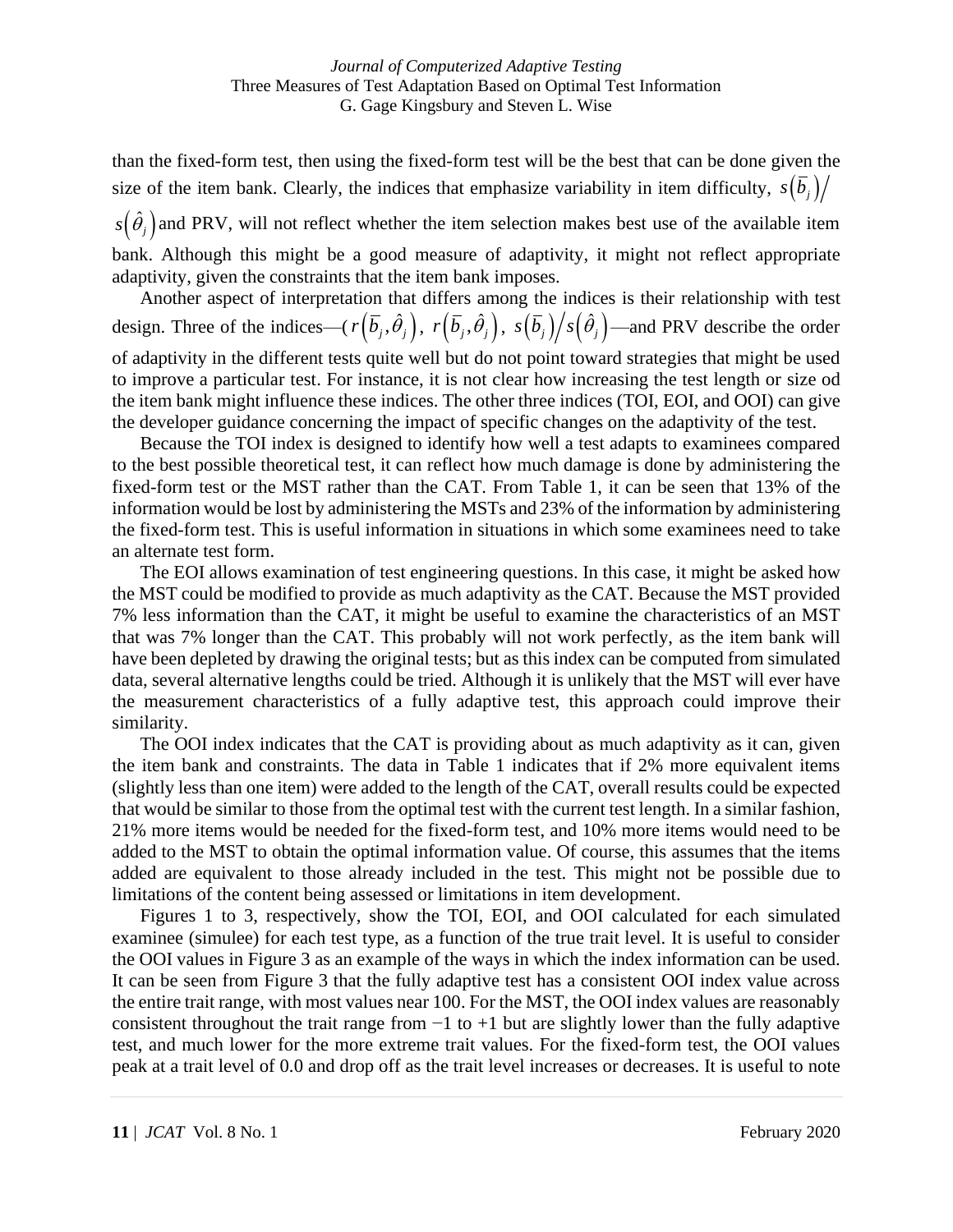that the OOI index has values higher than 100 for some simulees for whom the items administered were closer to the final trait level estimate than those at the true trait level would be. Results from the TOI and the EOI can be interpreted in the same manner.

Figure 1 shows that the same overall trends observed in the full-group analysis tend to be seen in this investigation of TOI at the simulee level as a function of the true trait level. For most simulees, the CAT results in a higher TOI than the MST and the fixed-form test. Likewise, for most simulees, the MST resulted in a higher TOI than the fixed-form test.



**Figure 1. Theoretical Optimal Information (TOI) Index for Each Simulee for Each Test Type as a Function of True Trait Level**

The patterns of TOI across the true trait levels are also useful to consider. For the CAT, TOI tends to hover between 90 and 100 for most simulees with a true trait level between −1.5 and +1.5, and begins to drop for most simulees outside that range. This is probably due to the small number of items in the item bank (less than 10) beyond this range. For these simulees, the bulk of the 45 items administered were further from the true trait level, and therefore provided less information than the perfect theoretical test. For the MST, simulees between −1.0 and +1.0 tended to have TOI values above 90; and for the fixed-form test, simulees rarely obtained TOI values greater than 90. This indicates that the fixed-form test and the MST had noticeably less adaptivity for the extreme simulees. If important decisions are to be made for examinees outside that range, the test design probably should be fully adaptive.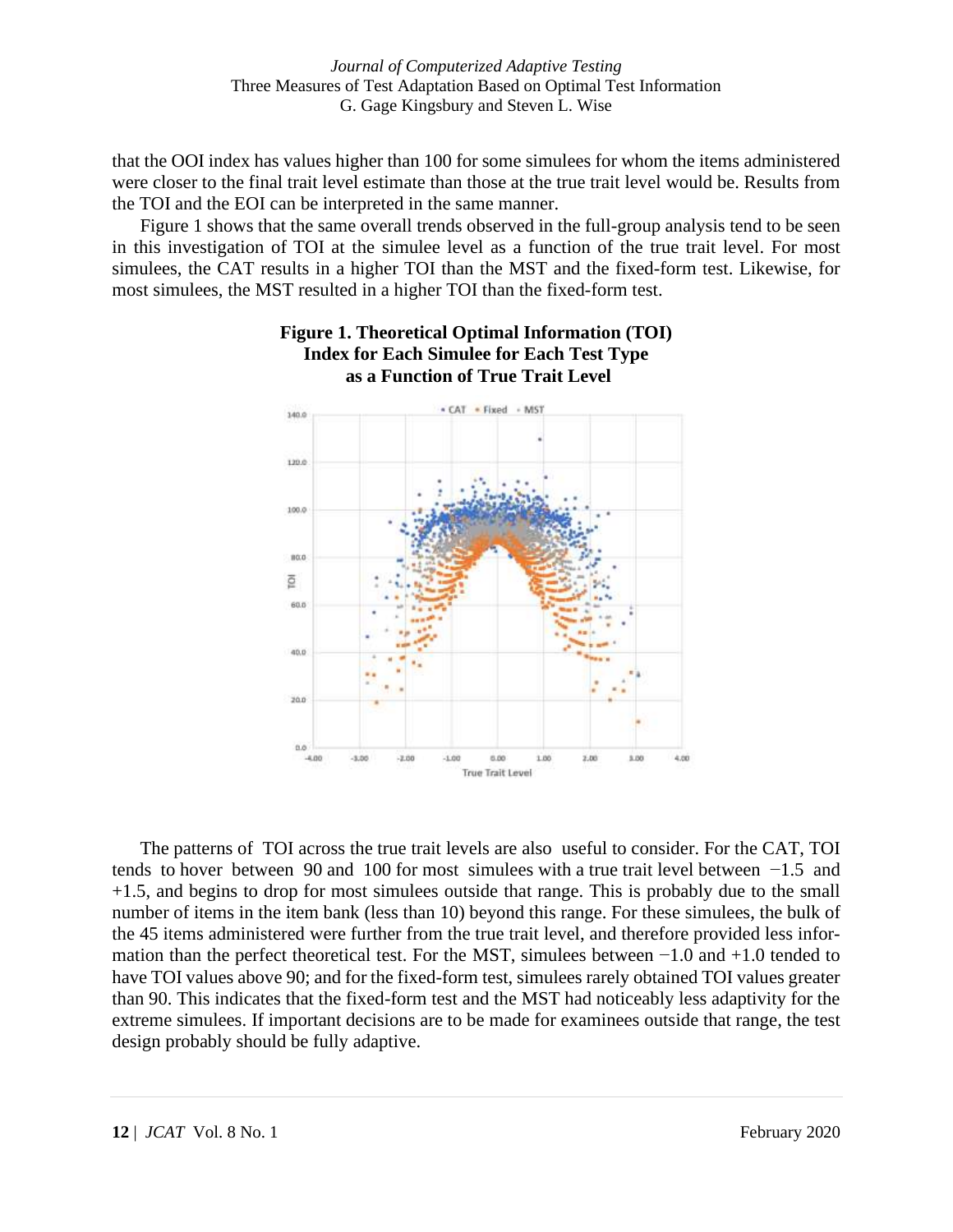



One final trend to take note of in Figure 1 is the scallop pattern seen for the fixed-form test and to a lesser extent for the MST, with a curvilinear relationship being observed between TOI and bands of true trait levels. This is caused by the limited number of observed scores that are available for these tests. For the 1PL model, the number correct within a specific item set will result in the same trait level estimate. Although this does not have much impact on test design, it is an interesting pattern to note.

In Figure 2, the EOI values show the same overall trends, with the CAT providing the best adaptivity, the MST showing the next best adaptivity, and the fixed-form test showing the least adaptivity. Inspecting EOI at the individual simulee level as a function of the true trait level tells a more complete story. As with the TOI, the EOI reveals a broader range of the trait in which the CAT delivered values above 90 (approximately  $-1.5$  to 1.5), while the MST never delivered the adaptivity of the CAT and delivers EOI values above 90 for most simulees with true trait levels in the range of −0.8 to 0.8. The fixed-form test did not result in EOI values above 90 for the majority of examinees at any trait level,and dropped off rapidly beyond the true trait range between −0.6 and 0.6. In order to create a fixed-form or MST that could provide the adaptivity of the CAT, it is clear that just increasing the number of items administered would not overcome the deficit in adaptivity observed for the more extreme simulees. Figure 3 shows that the OOI values for the overall group were highest for most examinees for the CAT, next highest for the MST, and lowest for the fixed-form test. This is in keeping with the earlier findings and the results from the Reckase indices (Reckase et al., 2018).

**13** | *JCAT* Vol. 8 No. 1 February 2020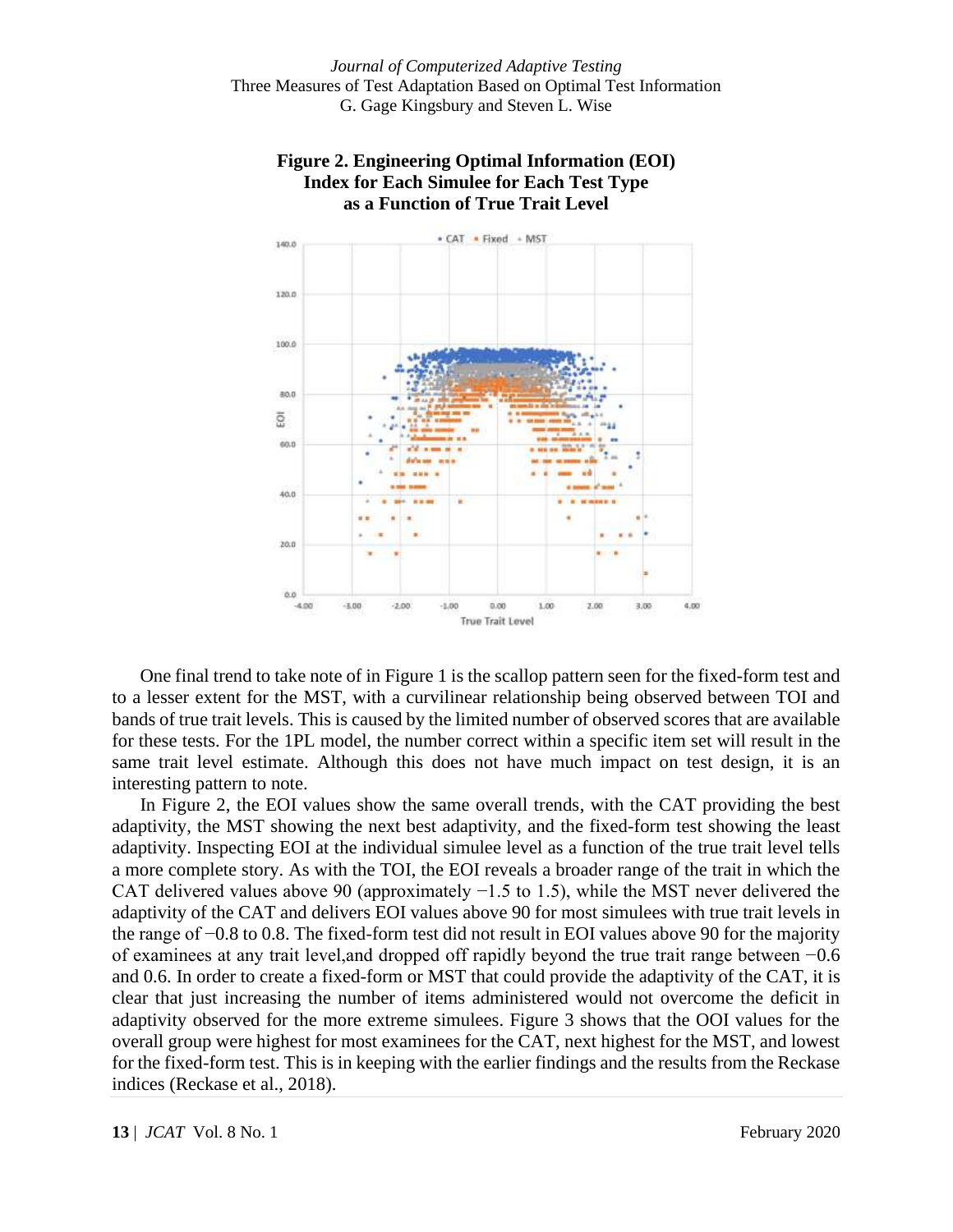



Examining the individual results as a function of the true trait level, one finding concerning the CAT stands out: There was no consistent drop off in the OOI values at the extremes of the range of the trait. This does not mean there was no drop off in information for those simulees. Instead, according to the definition of OOI, it means that the CAT achieved as high a level of information as is possible given the item bank. As a snapshot of the performance of the test, this finding that the CAT did about as well as it could in the circumstances is very positive, and useful for the stakeholders to know.

For the MST, the OOI values on the individual level indicate a loss of 10 to 15% of the information that might be obtained from the item bank given the test length and constraints. The OOI values for the MST started to drop off beyond the range of −1.0 to 1.0 on the true trait metric, indicating more loss of available information. For the fixed-form test, OOI values indicated a loss of 15 to 20% in the middle of the trait distribution. The OOI values dropped off almost immediately for simulees that differed from the mean of the distribution. These results consistently indicate that these three test designs differ in adaptivity with each index. But more importantly, the differences depend on the range of examinee performance that is being considered. This leads to a direct example of the use of the indices for a salient subgroup of examinees.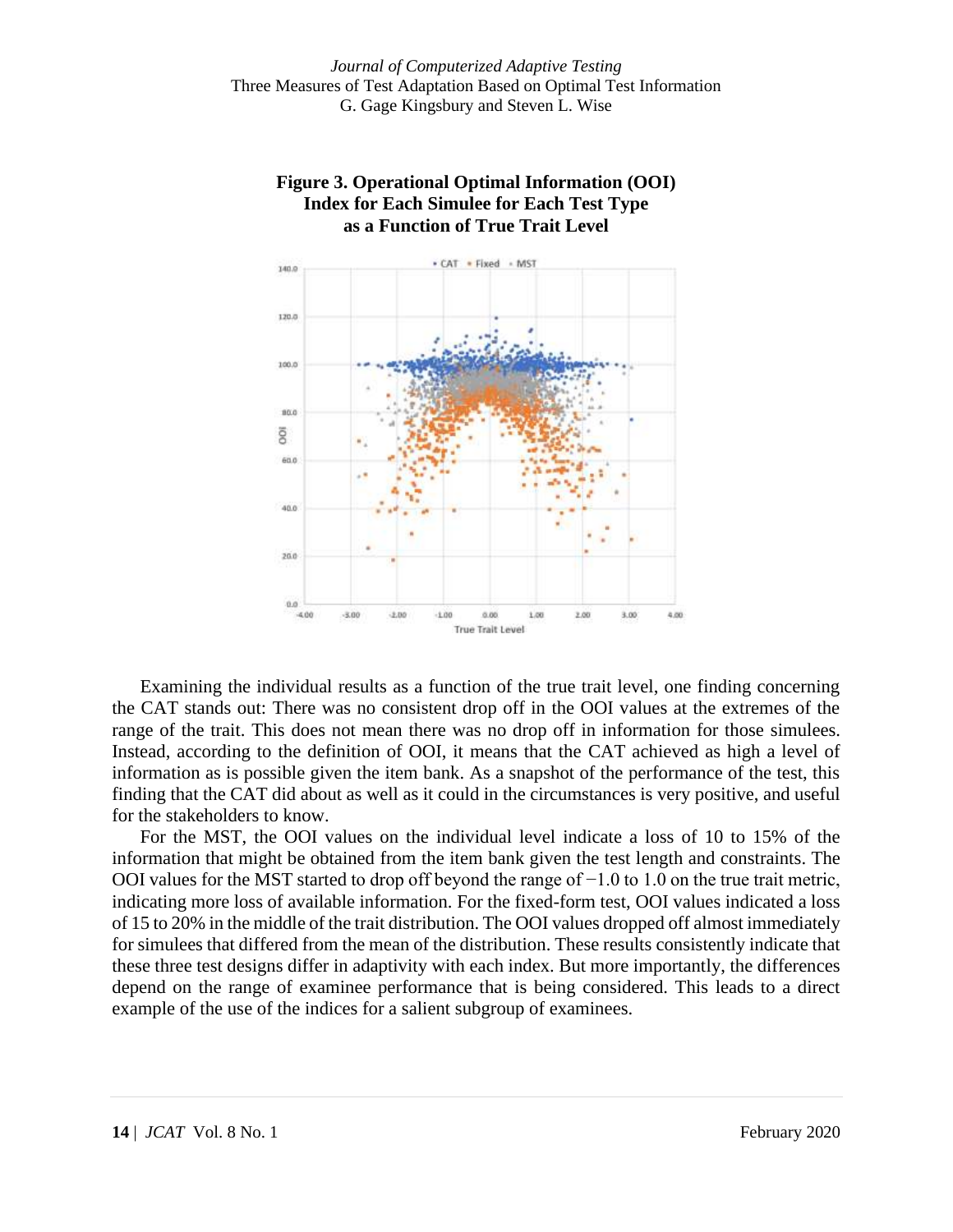#### **Subgroup Example**

Figures 1 through 3 suggest an opportunity for an additional analysis of adaptivity within subgroups of the examinee population, using the OOI index as an example of this type of analysis for examinees with a true trait level below  $-1.0$ . If the tests examined here were used in a classroom of students, the students who scored below −1.0 would be those who would often struggle with the course material and might be eligible for special education services. These values would differ across situations, but the example was designed to show that the adaptivity of the overall test does not tell the whole story when important subgroups of the testing population exist. Differential adaptivity then becomes extremely important.



**Figure 4. OOI Index for Each Low Performing** 

Figure 4 shows the OOI values for each examinee with a true trait level lower than −1.0 for each of the test types. For this low subgroup of simulees, the observed OOI was 98.86 for the CAT, 65.48 for the fixed-form test, and 84.62 for the MST. Comparing these values to those from the full group of examinees, it can be seen that the OOI for the CAT was virtually identical, while the OOI values dropped noticeably for the fixed-form test and the MST.

Given this group of examinees, the CAT could be improved to the optimal information level by adding 2% more equivalent items to the test length. The MST would require 15% more equivalent items to reach the optimal information level (approximately 50% more additional items than indicated by the full-sample analysis) and the fixed-form test would require 35% more equivalent items to obtain the optimal information level (approximately 66% more equivalent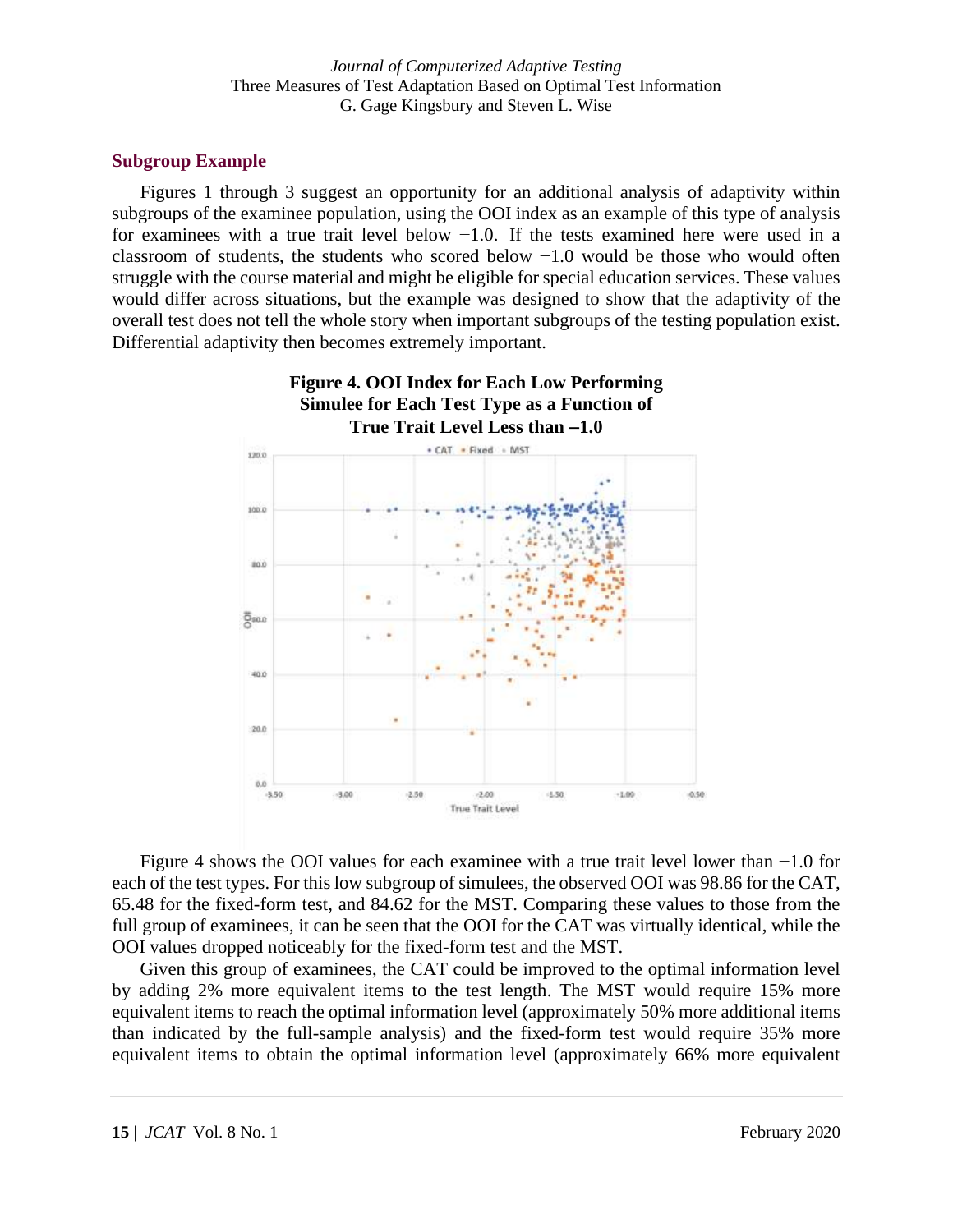items than indicated by the full-sample analysis). It appears from this analysis that the CAT is the only test design that maintains its relationship to the optimal information values.

# **Conclusions**

This study demonstrated that the TOI, EOI, and OOI indices can be used to closely examine the adaptivity of a test for the full group of examinees and for subgroups of examinees. These indices also show promise for pre-engineering tests to obtain the optimal information by adjusting the length of tests. This information can also be used in a cost analysis, given the cost of developing equivalent items and the cost of administering a longer test.

For the three test types used in this study, the OOI index indicated that the fully adaptive test consistently provided a level of information that approached the optimal information level, while the other test types provided less information compared to the optimal level. Further, these other test types provided a smaller percentage of the optimal information for the simulees in the subgroup analysis, and an even smaller percentage when visually examining the more extreme simulees.

Is it possible to create a multistage assessment that will mimic the EOI characteristics of the fully adaptive test used in this study? Perhaps, although the increased length of the resulting test might exhaust the item bank. However, using EOI as a tool to suggest how the MST could be modified—conceivably through more stages, or longer subtests, or different difficulty distributions—is a step in the direction of designing tests using appropriate information.

It is useful to consider how these indices might be used in a common situation such as the development of a new test for use in a K–12 educational setting to measure reading achievement in the elementary grades. Commonly, a decision about the test design would be made by rough rules of thumb, such as "We don't have very many items in our item bank, so we should use an MST rather than a test that adapts after every item." Consider how the confidence in this decision (and possibly the decision itself) might change with the use of the adaptation indices described above. The new decision process might be as follows:

- 1. Draw up a rough draft of the potential item selection designs that might be used for the new test, including draft constraints, using the existing item bank.
- 2. Select items from the bank according to the constraints for those designs that will not use the entire item bank.
- 3. Simulate the potential designs with a distribution of true  $\theta$  values that roughly approximates that expected of the actual examinees. Note that this will almost never be a normal distribution.
- 4. Calculate the TOI for the full group of simulees. (You will also collect other important information about the proposed designs at this point, but this discussion focuses on the adaptivity indices.)
- 5. Calculate the TOI for each important subgroup of simulees, again approximating the distributions from what is expected of actual examinees. For an achievement test, these subgroups would probably include specific grade levels and students who might receive special services as a result of the test outcome—talented and gifted services, or an Individual Educational Plan (IEP), for instance. From the TOI values for the total group and the subgroups, determine which draft design meets the needs of the testing organization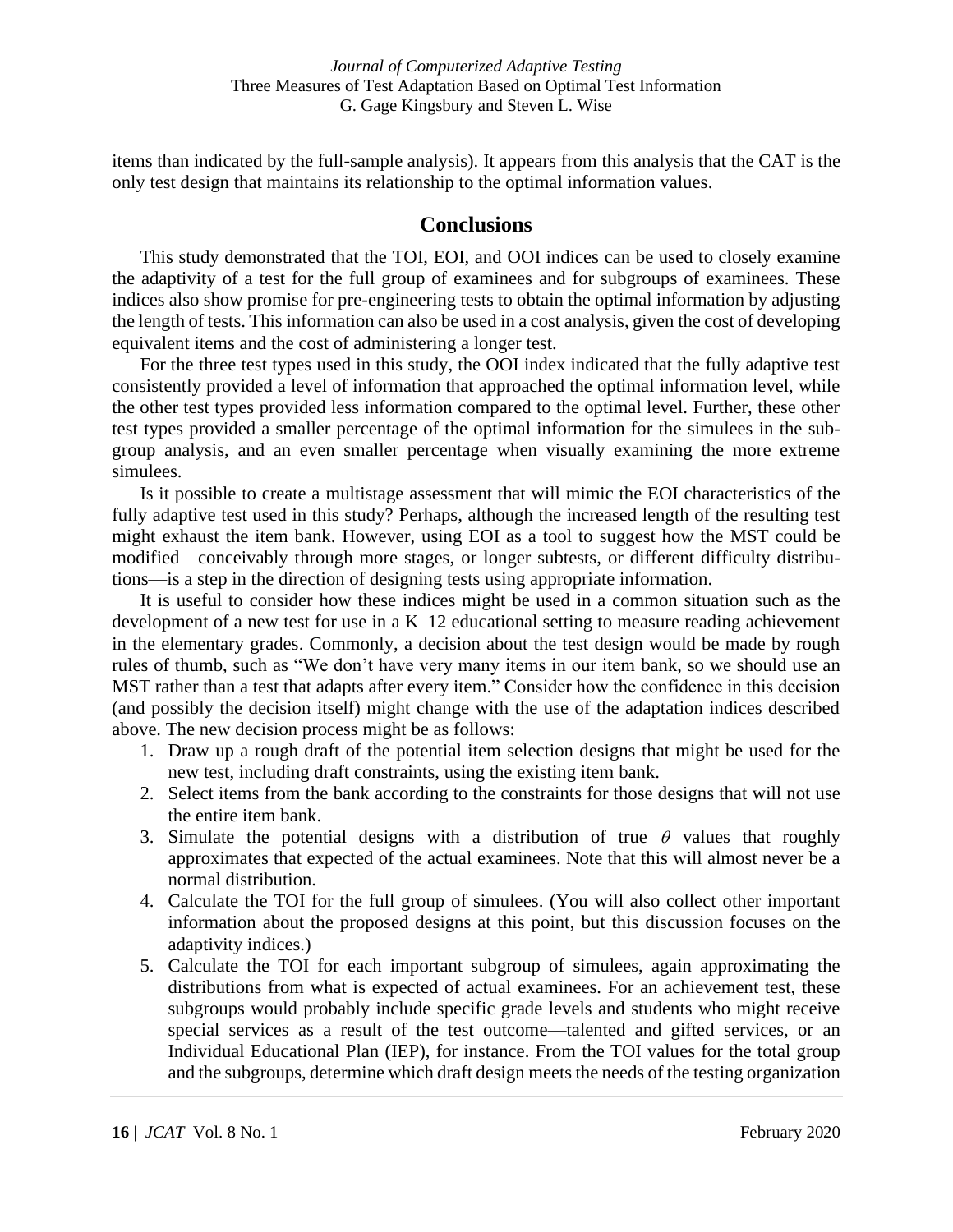most completely. In this example, a single test that could identify proficiency in reading and need for special services for the most able students and the most struggling students in multiple grades might have great value for a K–12 school system.

- 6. Begin development of the test that was identified in the previous step.
- 7. If none of the draft designs completely meets the needs of the organization based on TOI, consider revising the most successful draft, potentially using different values for needed constraints and different approaches to handling issues such as item exposure and repeated testing.
- 8. Simulate these new drafts again with the same groups and subgroups.
- 9. Calculate the EOI for each of the drafts for total groups and subgroups. At this point, consider evaluating EOI for the simulees closest to cutoff values that are important to the testing organization, such as the dividing line between students eligible and not eligible for special services.
- 10. If the draft tests do not meet the needs of the organization, use the EOI values to estimate how to add items to the bank and the distribution of difficulty that these items should have.
- 11. Consider the possibility of phasing in constraints as the test matures, to allow needed accuracy in the initial use of the test.
- 12. Once the test is in the field (and, hopefully, successful) calculate the OOI values for appropriate groups and subgroups and use these values as a portion of the technical documentation for the test.
- 13. As the test matures and needs change, use EOI values to continuously re-engineer the item bank to meet these new circumstances.

The example above suggests moving from "test development by expert opinion" to "test engineering" using the best available information to provide the test design that meets the needs of the testing organization. It is hoped that, as information ratios, these indices will be readily interpretable by practitioners. It should be noted that this study was limited by using just simulated data. It will be important to expand the analysis to include operational test data to identify how the indices work in practice. Additionally, the study was limited in the constraints that were used for the analysis. Examining the new indices with tests using a wider variety of constraints—such as fixed and variable content constraints, and a variety of exposure control constraints—should improve understanding of the operational utility of the indices in test analysis and in test engineering.

In addition, a key extension of the current research will be to use the indices with other IRT models. Although the OOI index can be used as defined in this study, the EOI and TOI require the definition of an optimal item so that the information available from the optimal item can be used in the computation of the indices. As mentioned above, the optimal item for the dichotomous Rasch model is simply an item with difficulty equal to the true trait level of the item. For a given measurement scale, this also yields a consistent relationship between the amount of information at the true trait level and the amount of information at any estimated trait level.

For other response models that do not have a maximum information value, an appropriate optimal item needs to be described. Consider the three-parameter model, which has an information function that is asymmetric. One approach would be to establish a value for the *a* (discrimination) parameter for the optimal item as the highest observed value in the item bank, and to establish a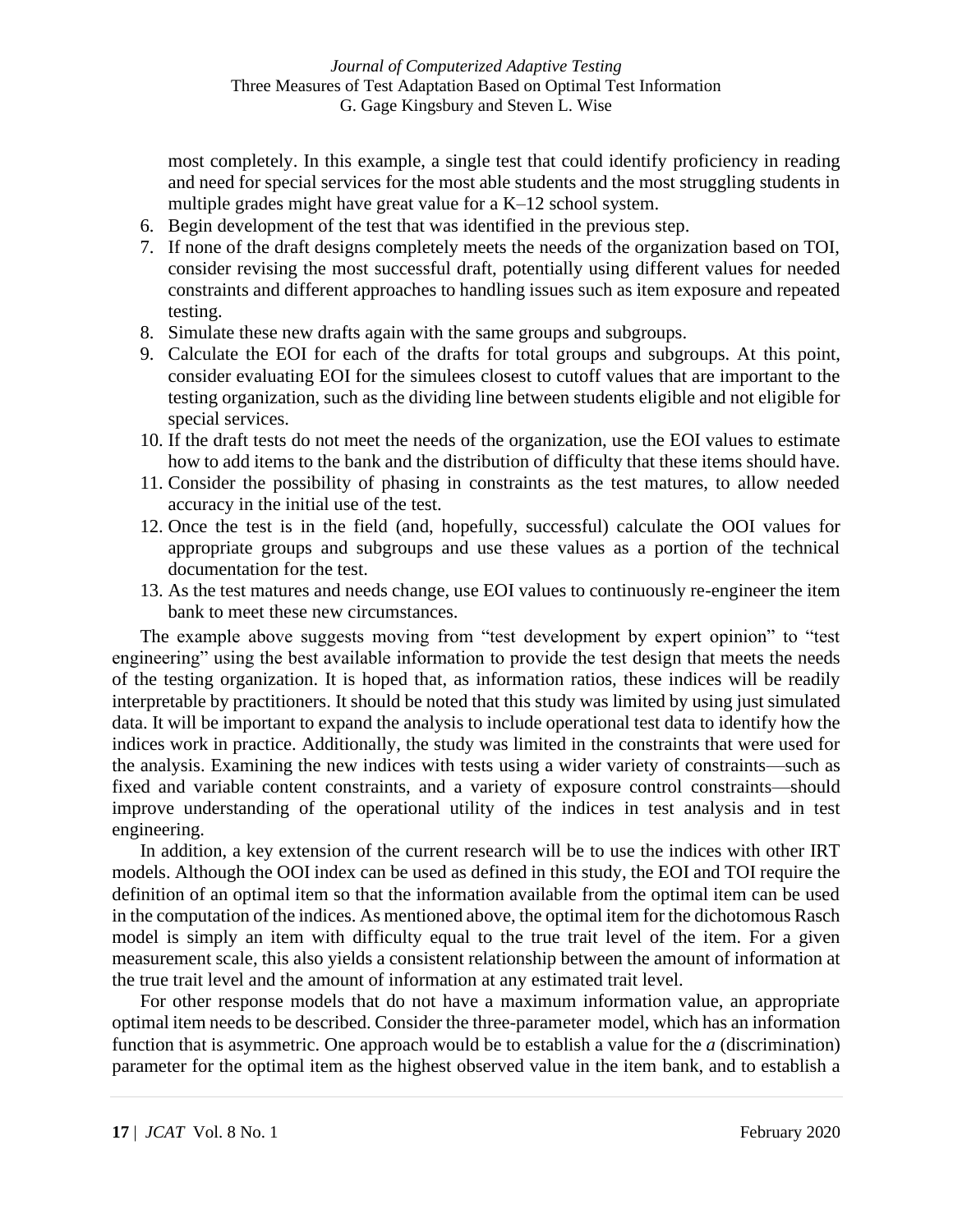*Journal of Computerized Adaptive Testing* Three Measures of Test Adaptation Based on Optimal Test Information G. Gage Kingsbury and Steven L. Wise

value for the *c* (pseudo-guessing) parameter as the lowest observed value in the item bank. Then, the optimal value for the *b* parameter would be the value that maximizes the information for a particular true trait level. For example, if the optimal item had  $a = 1.0$  and  $c = 0.20$ , it would need a *b* value that was 0.27  $\theta$  units below the individual's true  $\theta$  level to provide the maximum information (where the offset from the true *θ* level would vary with optimal values chosen for *a* and *c*). This could be done using Equation 2 from Reckase et al. (2019). This type of approach would create an "optimal" value for the item parameters for the theoretical items, which in turn would create the information values needed to calculate the EOI and TOI indices. However, the interpretation of the indices would also differ somewhat from those described in this study.

#### **References**

- Hetter, R. D., & Sympson, J. B. (1997). Item exposure control in CAT-ASVAB. In W. A. Sands, B. K. Waters, & J. R. McBride (Eds.), *Computerized adaptive testing: From inquiry to operation* (pp. 145-149). Washington, DC: American Psychological Association. *[CrossRef](https://doi.org/10.1037/10244-014)*
- Kingsbury, G. G., & Zara, A. (1991). A comparison of procedures for content-sensitive item selection in computerized adaptive tests. *Applied Measurement in Education, 4*(3), 241-261. *[CrossRef](https://doi.org/10.1207/s15324818ame0403_4/)*
- Lord, F. M., & Novick, M. R. (1968) *Statistical theories of mental test scores.* Menlo Park, CA: Addison-Wesley.
- Melican G. J., Breithaupt, K., & Zhang Y. (2009). Designing and implementing a multistage adaptive test: The uniform CPA exam. In W. J. van der Linden & C. A. W. Glas, (Eds*.), Elements of adaptive testing* (pp. 167-189). New York, NY: Springer. *[CrossRef](https://doi.org/10.1007/978-0-387-85461-8_9)*
- Reckase, M. D., Ju, U., & Kim, S. (2019). How adaptive is an adaptive test: Are all adaptive tests adaptive? *Journal of Computerized Adaptive Testing*, *7*(1), 1-14. *[CrossRef](https://doi.org/10.7333/1902-0701001)*
- Reckase M.D., Ju, U., & Kim, S. (2018). Some measures of the amount of adaptation for computerized adaptive tests. In M. Wiberg, S. Culpepper, R. Janssen, J. González, & D. Molenaar (Eds.). *Quantitative Psychology IMPS 2018: Springer Proceedings in Mathematics & Statistics, Vol. 233* (pp. 25-40). Cham, Switzerland: Springer International Publishing. *[CrossRef](https://doi.org/10.1007/978-3-319-77249-3_3)*
- Samejima, F. (1969). *Estimation of latent ability using a response pattern of graded scores* (Psychometric Monograph No. 17). Richmond, VA: Psychometric Society. *[CrossRef](https://doi.org/10.1007/BF03372160)*
- Sands, W. A., Waters, B. K., & McBride, J. R. (1997). *Computerized adaptive testing: From inquiry to operation.* Washington, DC: American Psychological Association. *[CrossRef](https://doi.org/10.1037/10244-000)*
- Wainer, H., & Kiely, G. L. (1987). Item clusters and computerized adaptive testing: A case for testlets. *Journal of Educational Measurement, 24*(3)*,* 185-201*. [CrossRef](https://doi.org/10.1111/j.1745-3984.1987.tb00274.x)*
- Weiss, D. J. (1973). *The stratified adaptive computerized ability test* (Research Report 73-3). Minneapolis, MN: University of Minnesota, Department of Psychology, Psychometric Methods Program. Available at [www.iacat.org/biblio.](http://www.iacat.org/biblio)
- Weiss, D. J., & Kingsbury, G. G. (1984). Application of computerized adaptive testing to educational problems. *Journal of Educational Measurement*, *21*(4), 361-375. *[CrossRef](https://doi.org/10.1111/j.1745-3984.1984.tb01040.x)*
- Wise, S., & Kingsbury, G. (2000). Practical issues in developing and maintaining a computerized adaptive testing program. *Psicológica, 21*(1), 135-155. Available at [www.iacat.org/biblio.](http://www.iacat.org/biblio)